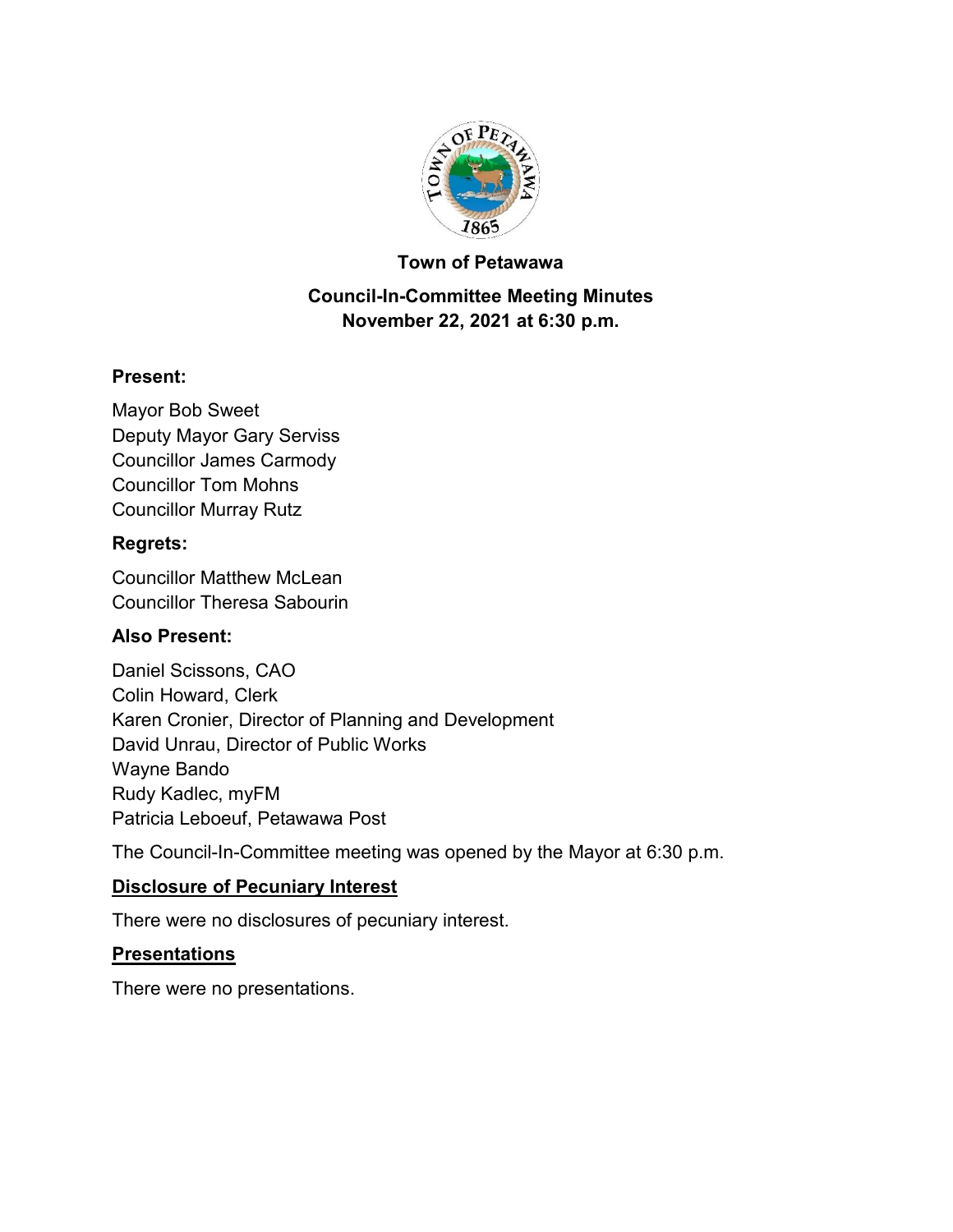### **Planning and Development**

### 1. Activity Report – October 2021

Karen Cronier, Director of Planning and Development, provided an overview of the report. Ms. Cronier highlighted the active subdivisions, Zoning By-law amendments, and site plan applications. Ms. Cronier reported the Consolidated Zoning By-law was adopted on November 1, 2021 with the appeal period ending November 22, 2021. Ms. Cronier reported the tree survey has been completed on the Town Centre subdivision plan, and advised Council that the Town's annual emergency management program exercise was completed on November 5, 2021.

# **Moved by Murray Rutz Seconded by Tom Mohns**

That the Planning and Development monthly report for October be accepted as information.

**Carried**

### 2. PL-30-2021 – Mielke Quarry Official Plan Amendment No.16 and Zoning By-law Amendment Part of Lots 7, 8, & 9, Concession 6, Black Bay Road

Karen Cronier provided an overview of the report. Ms. Cronier provided background information on the H&H Construction request to the Town to proceed with Official Plan and Zoning By-law amendments to permit a Class A Category 2 Quarry Below Groundwater on approximately 60 hectares of land located in Part of Lots 7, 8 and 9, Concession 6. It is anticipated that the amendments will be before Council in December.

The report was received for information.

### 3. PL-31-2021 – Site Plan Approval – 10 Unit Apartment Building

Karen Cronier provided an overview of the report. Ms. Cronier reported the proposed apartment building is to be constructed at the corner of Dundonald Drive and Petawawa Boulevard on a 0.16 hectare parcel of land. The proposed building will have three floors with a gross floor area of 1,113  $\mathrm{m}^2$ . Ms. Cronier reported that the proposed site plan meets the intent of the Town's Official Plan and the minimum requirements of the Zoning By-law 456/07.

# **Moved by Murray Rutz Seconded by James Carmody**

That Council provides conditional site plan approval for the proposed 10 unit apartment building to be constructed on the corner of Dundonald Drive and Petawawa Boulevard on condition that the applicant enter into a site development agreement with the Town.

### **Carried**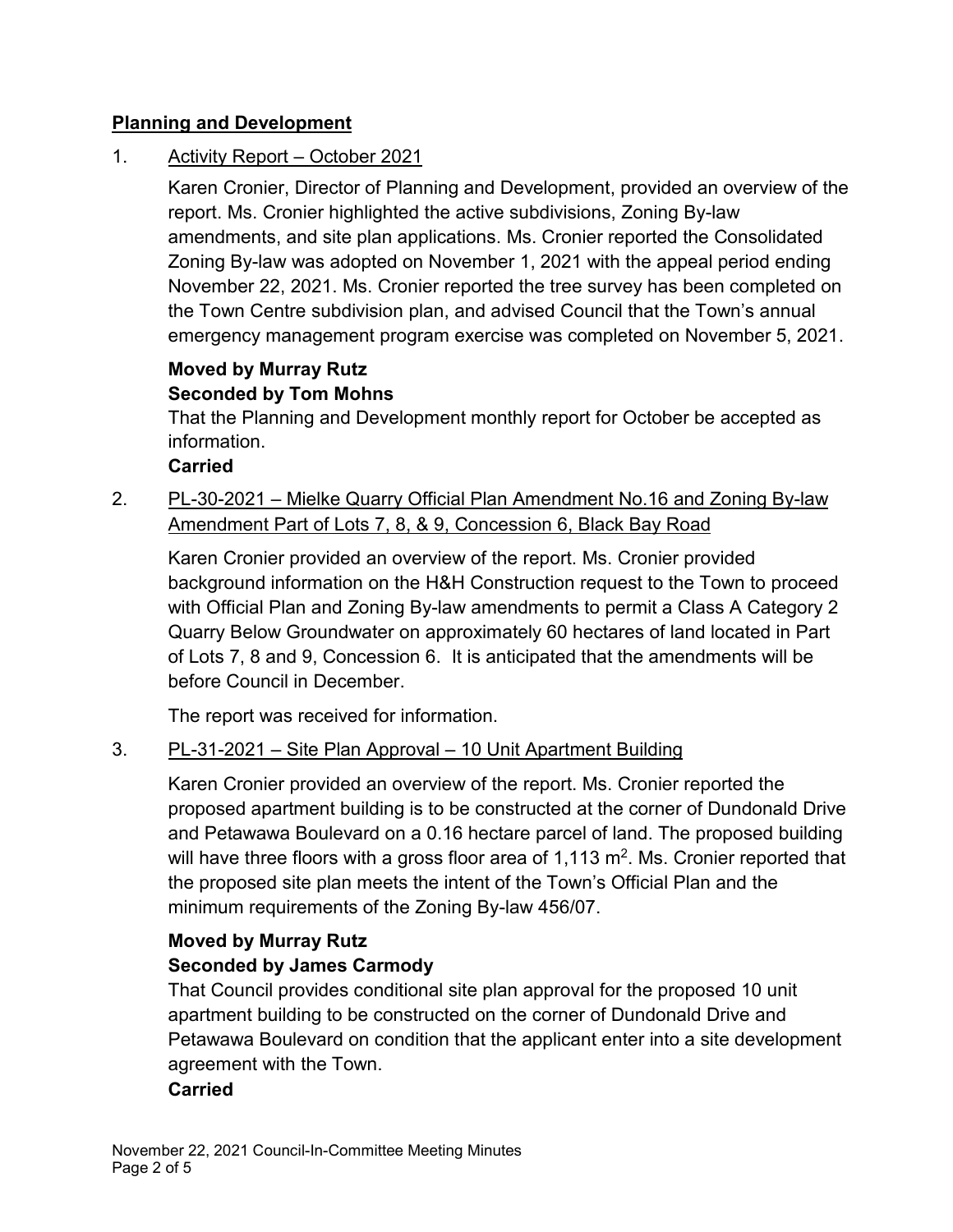4. PL-32-2021 – Laurentian Highlands Subdivision Phase 2B – Lifting of Part Lot Control – Block 58 Plan 49M-89, Chad Street

Karen Cronier provided an overview of the report. Ms. Cronier reported that the application received from 1067175 Ontario Inc. is to seek exemption from part lot control in order to enable the division of land to create parcels conveyable as separate ownerships for four townhouses.

# **Moved by Gary Serviss Seconded by James Carmody**

That Council enacts a part lot control exemption by-law with respect to Block 58 on Plan 49M-89, to expire two years from the date of its passing. **Carried**

5. Budget Reports (Planning, Building, and Economic Development

Received for information.

6. 2022 Planning Draft Budget

Karen Cronier provided an overview of the 2022 draft budget for Planning.

#### **Moved by Tom Mohns Seconded by Gary Serviss**

That the draft 2022 Planning budget be received for information and brought forward for further discussion at the 2022 Budget Workshop on January 13, 2022. **Carried**

7. 2022 Building Draft Budget

Karen Cronier provided an overview of the 2022 draft budget for Building.

### **Moved by Gary Serviss Seconded by James Carmody**

That the draft 2022 Building budget be received for information and brought forward for further discussion at the 2022 Budget Workshop on January 13, 2022. **Carried**

### 8. 2022 Economic Development Draft Budget

Karen Cronier provided an overview of the 2022 draft budget for Economic Development.

# **Moved by Murray Rutz Seconded by Tom Mohns**

That the draft 2022 Economic Development budget be received for information and brought forward for further discussion at the 2022 Budget Workshop on January 13, 2022.

### **Carried**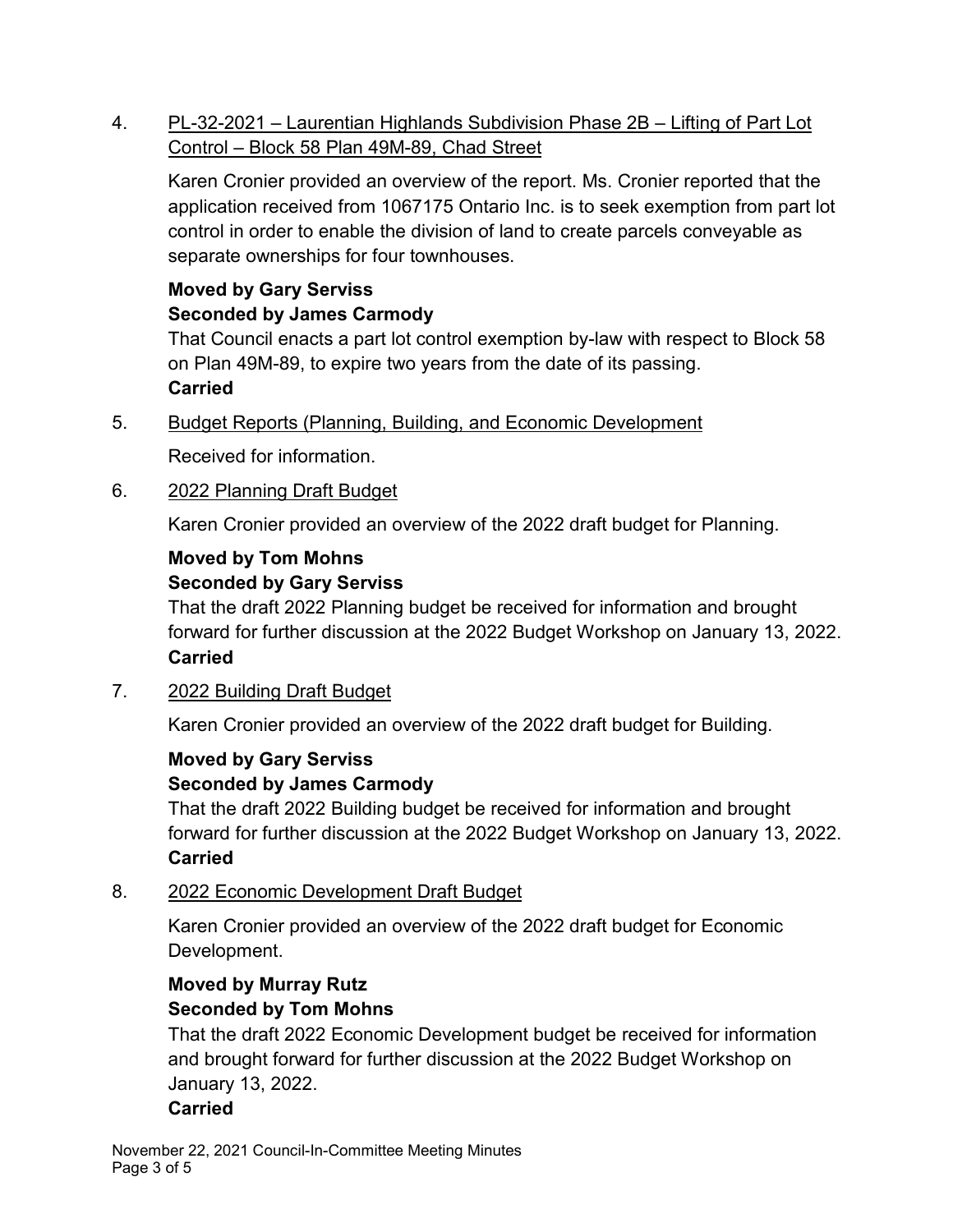### **Public Works**

### 1. Activity Report – November 2021

David Unrau, Director of Public Works, provided an overview of the monthly report. Mr. Unrau highlighted capital projects to-date, asset management, operations and maintenance, water and sanitary, and special projects and initiatives. Mr. Unrau highlighted the Town's pavement condition index which indicates a deterioration in paved road quality since the 2018 measurement.

# **Moved by Gary Serviss Seconded by Murray Rutz**

That the Public Works monthly report for November be accepted as information. **Carried**

### 2. PW-29-2021 – Proposed Cross-Section for Albert Street Reconstruction

David Unrau provided an overview of the report. Mr. Unrau reported the original cross-section for Albert Street included a paved sidewalk on the west side attached to the road. Mr. Unrau reported having reviewed the results of traffic data on speeding and taking into consideration Vision Zero criteria and the Active Transportation Plan, that the cross-section be revised to include lane widths of 3.25 m and a raised 3.0 m asphalt multi-use pathway on the west side instead of the original sidewalk.

# **Moved by Tom Mohns Seconded by James Carmody**

That Council adopts the cross-section for Albert Street reconstruction as presented.

**Carried**

3. Public Works Budget Report

Received for information.

4. Sewage System Budget Report

Received for information.

5. Waterworks Budget Report

Received for information.

6. 2022 Public Works Draft Budget

David Unrau provided an overview of the draft 2022 budget for Public Works.

**Moved by Gary Serviss Seconded by Murray Rutz**